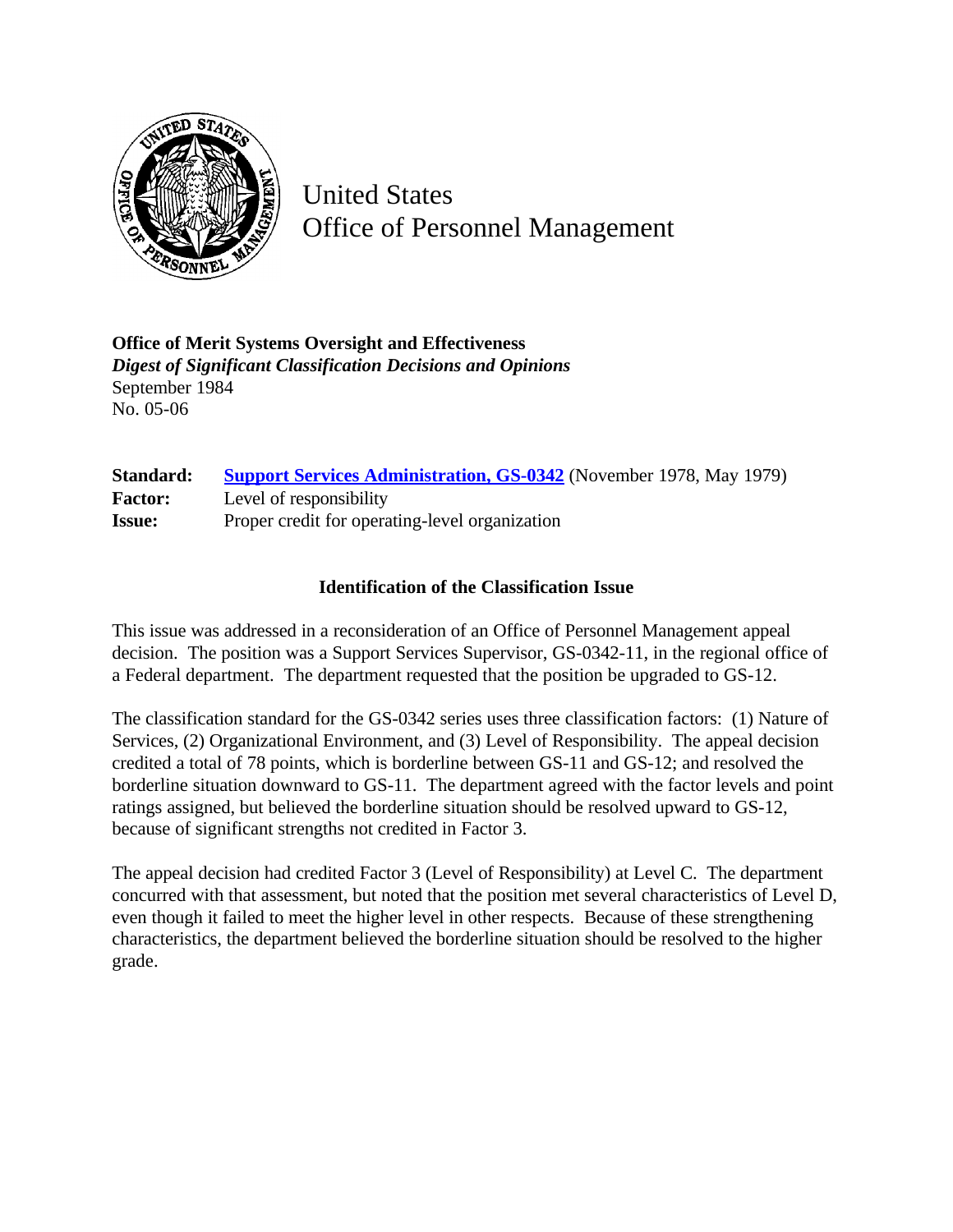#### **Resolution**

Factor 3 consists of five fairly discrete, but interrelated, criteria: (1) Responsibility for program planning, organization and direction, (2) Guidelines, (3) Authority for instituting changes in policy, (4) Personal contacts, and (5) Personnel management responsibility. Analysis of each of these criteria was as follows:

# **(1) Responsibility for Program Planning, Organization and Director**

Level C entails substantial responsibility for planning, organizing and directing a support services program. An employee at this level receives guidance consisting of overall objectives to be met in supporting the work of the organization. The employee keeps his or her immediate supervisor informed of progress by means of informal briefings, periodic progress reviews, or program reviews. Programs at this level are reviewed in terms of overall adequacy of support to the organization and through budget reviews, program management reviews and audits, rather than by review of specific support service programs.

Level D involves responsibility for planning, establishing and coordinating support service programs within the broad administrative framework of an agency. The methodology employed and technical determinations made are typically accepted as authoritative. Review of the work is generally in terms of how well the support services program is integrated with the total administrative program of the agency.

The subject position was found substantially to match Level C. The position was located at a relatively small regional office; the incumbent was subject to policy statements, constraints and controls established by the department. By contrast, Level D includes *program* responsibilities in the initiation and/or administration of support services programs for an entire agency or a major segment of an agency. The fact that an employee developed "policy" for the region did not warrant crediting Degree D.

# **(2) Guidelines**

At Level C, guidelines generally consist of basic agency policy guidelines and operating instructions for the support services function. The employee is responsible for making major adaptations or recommending new policies where agency guides are lacking or completely inappropriate.

At Level D, guidelines include the basic administrative management policies of the agency, as well as the basic orders and regulations of service agencies such as the Government Printing Office and the General Services Administration.

These two levels differ materially in the amount of originality and resourcefulness required to interpret available guidelines. Essentially, the presence or absence of operating instructions is key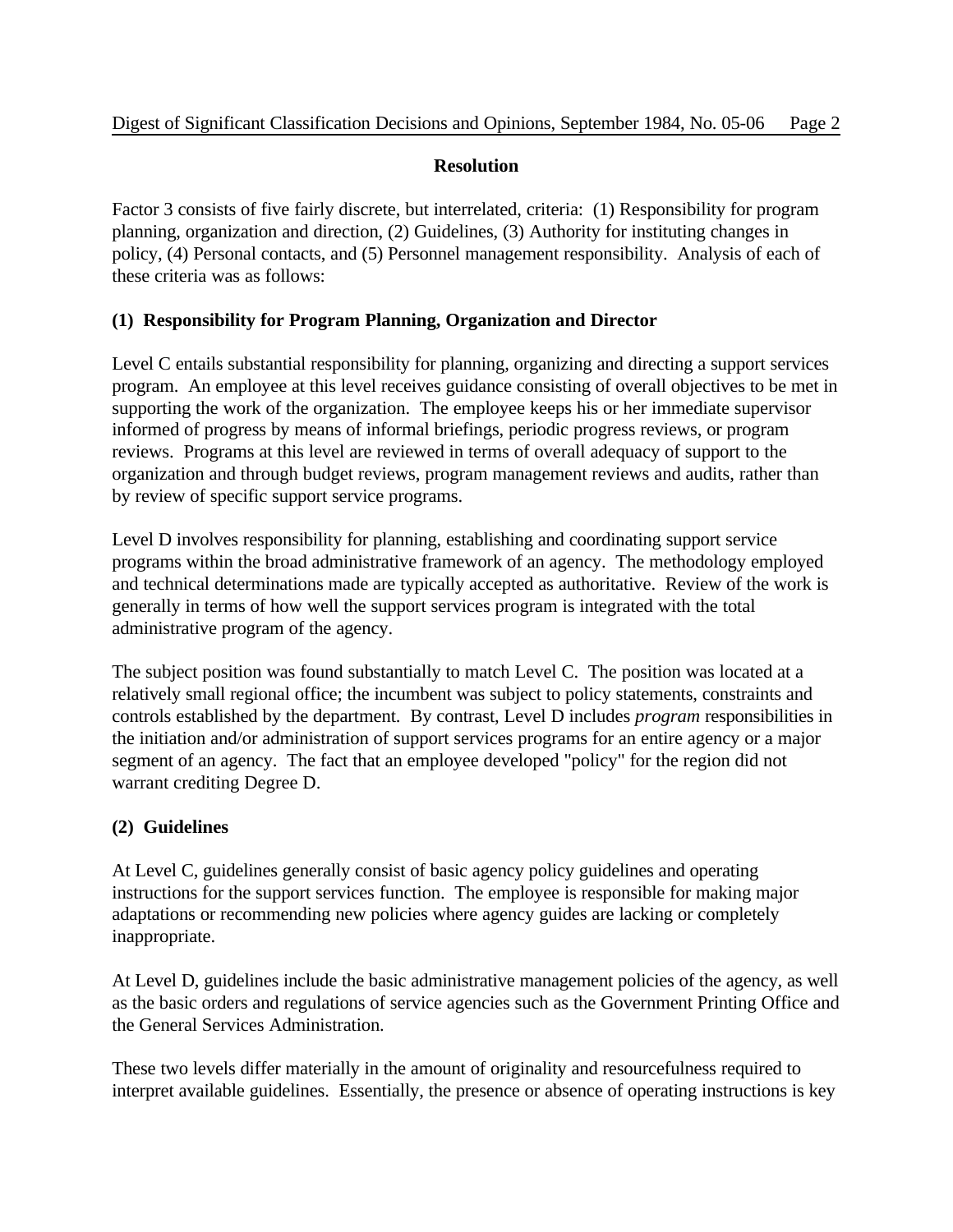#### Digest of Significant Classification Decisions and Opinions, September 1984, No. 05-06 Page 3

to these differences. To reiterate, Level C guidelines consist of basic agency policy guidelines and operating instructions *for the support service function*, whereas at Level D they include the *basic administrative management policies* of the agency and the regulations of the various service agencies. Thus, positions at Level D have staff responsibilities for developing and maintaining operating instructions consistent with basic administrative policies of the agency and functional guidelines from applicable service agencies, such as the General Services Administration.

The department noted that the appellant developed regional policy issuances relating to printing control, motor vehicle usage, annual leave while in travel status, airline travel reservations, personal property management, mail management, and telecommunications. However, the development of *regional* operations policy cannot be equated with the development of *agency* policy as discussed at Level D. The department had issued a variety of regulations and guide-lines covering policies and procedures in specific support service functions. Further, Level C explicitly includes responsibilities for "making major adaptations or recommending new policies where agency guides are lacking or completely inappropriate."

The department further stated that the appellant's overall management responsibility for a comprehensive approach to operating a support services program falls outside the purview of any one technical area of the program. All support services supervisors have such a comprehensive approach to their programs; otherwise they would not be classified to the GS-0342 series. Such an approach does not alone enhance the credit allowable under this criterion.

# **(3) Authority for Instituting Changes in Policy**

Level C describes an operating program in which employees have full responsibility for planning methods of approach and technical details associated with program assignments. Issues involving basic organizational policy or overall organizational goals are generally cleared with their supervisors.

Level D describes a staff type responsibility in which employees make recommendations regarding, or participate in the development of, general administrative policy and support service program policy. Their programs extend throughout an agency or a major segment of an agency. They make recommendations regarding overall budget and manpower resources utilization. They are responsible for program development and execution, and for planning and carrying out these programs.

As an operating-level supervisor, this position did not exceed Level C. The appellant was responsible for monitoring and evaluating the effectiveness and efficiency of administrative operations of the region's field elements. The region employed some 1000-1200 persons in a fivestate area. However, this does not compare with the broader responsibility, typical of Level D, in making recommendations for general administrative policy and support service program policy *throughout an agency* or *major* sub-ordinate organization. While such functions are not specifically addressed at Level C under the "authority" criterion, careful reading of Factor 3 as a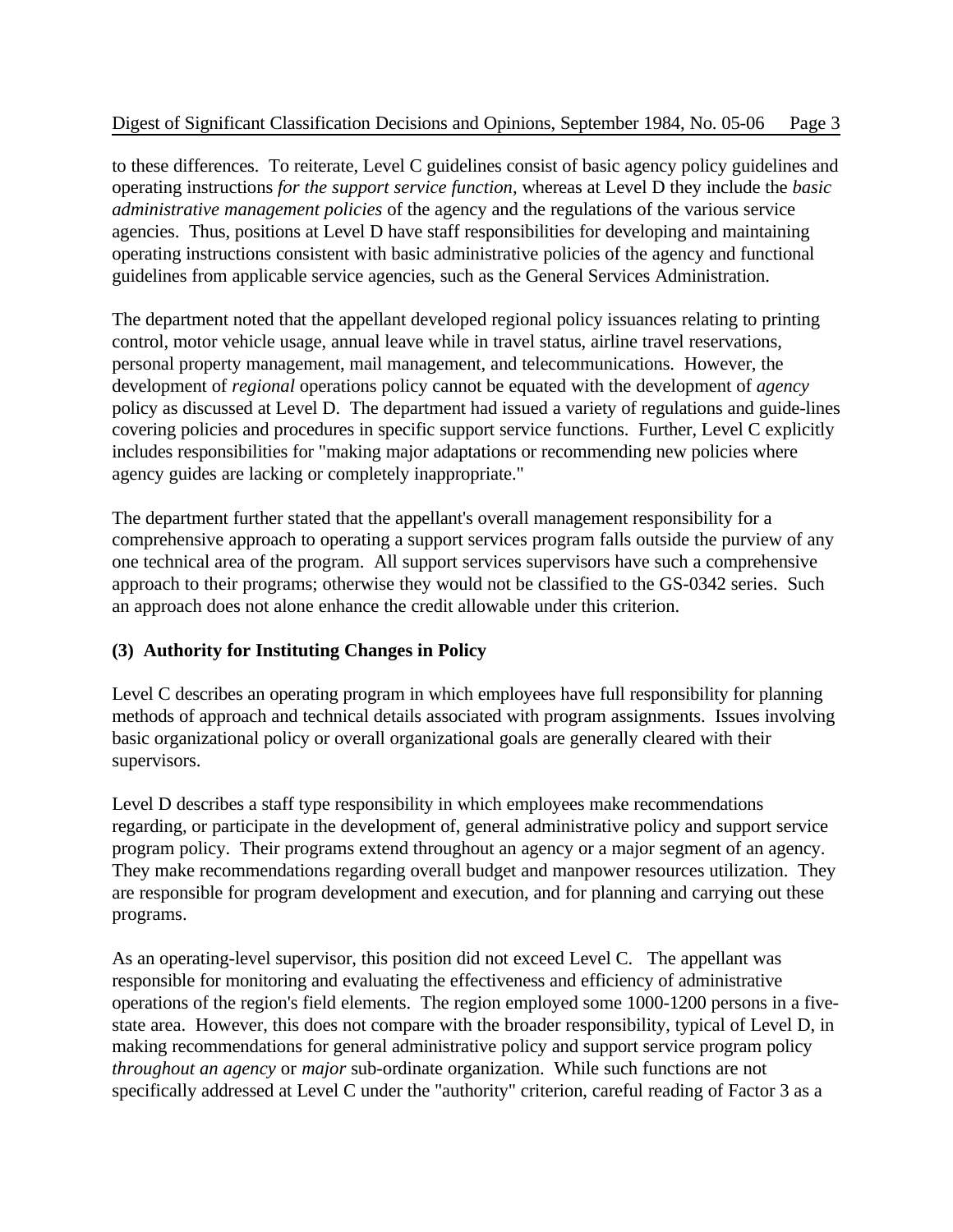whole reveals they are entirely consistent with the overall intent of that level. For example, Level C entails substantial freedom in planning, organizing and directing the assigned program, and making major adaptations or recommending new policies where agency guides are lacking or completely inappropriate.

Perhaps more importantly, we noted the position was credited with program coordinating responsibility of subordinate organizations under element 3 of Factor 2. That element directly measures the impact of the incumbent's oversight responsibility. There is no basis for again crediting the same responsibility under Factor 3.

# **(4) Personal Contacts**

At Level C, contacts are for such purposes as negotiating major changes in the manner in which the assigned program supports the work of the organization, and securing management cooperation in effecting these changes. Employees at this level frequently make binding commitments for their programs.

At Level D, contacts are generally with top managers of other major programs or functions within the agency, in service organizations, or in private organizations. Typically, they are for the purpose of negotiating the resolution of major problems, such as impasses among subordinate supervisors or problems with top managers in other agencies concerning common support services. Contacts may also involve the negotiation of changes in the procedures and regulations of other agencies, when they have a serious impact on the assigned program.

The appellant met on a regular basis with the Regional Administrator and Deputy Regional Administrator. These contacts were for a variety of purposes, including policy guidance and interpretation, negotiation of problem areas, and information. The incumbent occasionally contacted high level officials of other agencies, vendors, building owners and property management firms, and was a member of various interagency committees and working groups.

There is no question that the above-described contacts are responsible and important. Nonetheless, they are not equivalent to Level D. Contacts with the Regional Administrator and Deputy Regional Administrator are a normal part of supervisory controls, and are properly assessed under that criterion, rather than personal contacts. Contacts with top managers of regional offices of other agencies were relatively infrequent; the great majority of contacts were with the staff, rather than top management, of these organizations.

# **(5) Personnel Management**

The previous decision found this criterion to match Level C. The Department did not disagree with that finding. Analysis showed that personnel management responsibility did not exceed Level C.